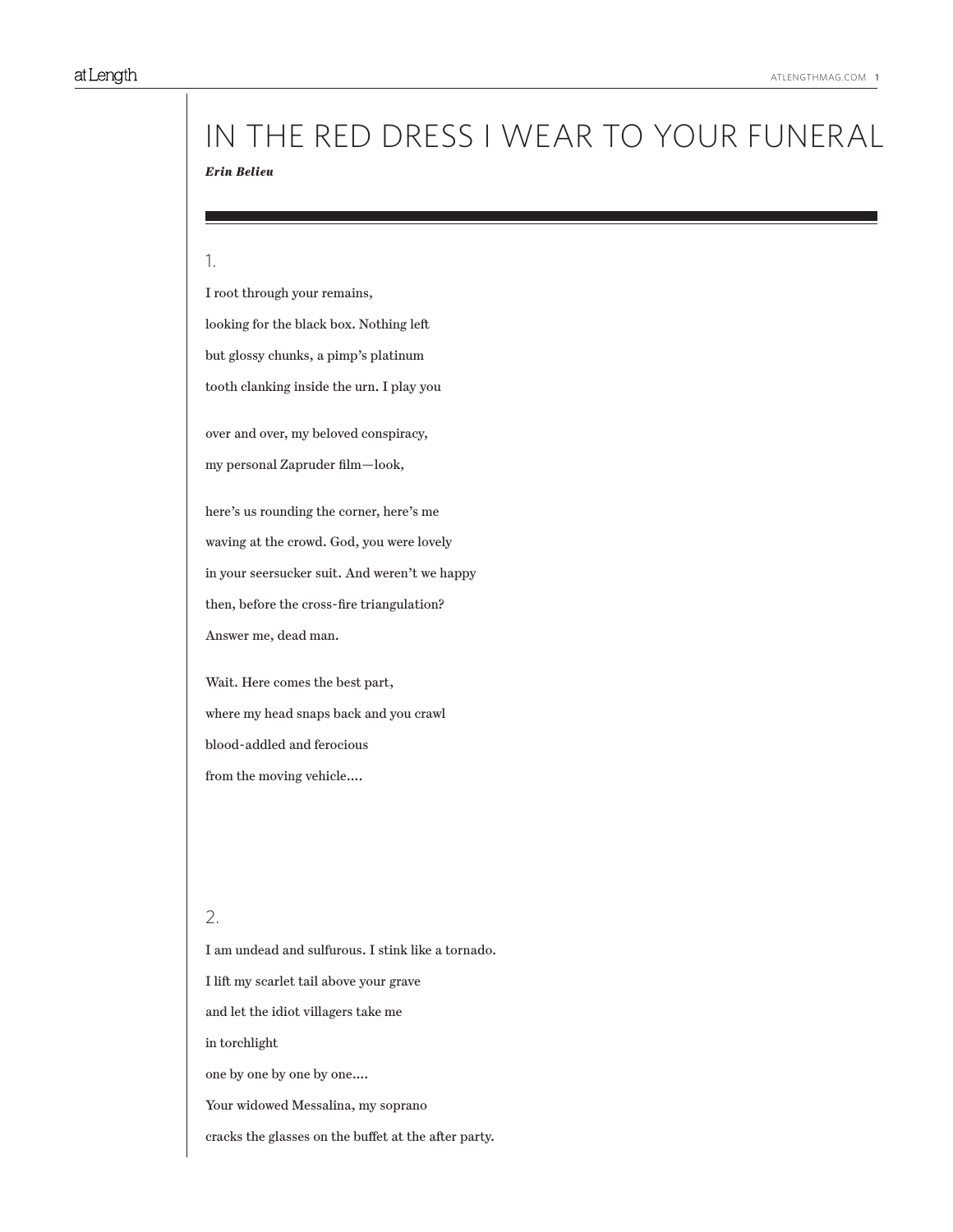## at Length

In the red dress i wear to your funeral *Erin Belieu*

#### I know you can hear me.

Is my hair not coiffed like the monster's bride,

lightning bolts screeching at my temples?

What electrified me

but your good doctor's hand alone?

# 3.

I'm a borscht-belt comedienne working the audience from behind your headstone. I shimmy onstage between Pam And Her Magic Organ and the gigantic poodle act. Your coffin is a tough room. Mourners talk through my set, down schmutz-colored highballs, wait for the fan dancer to pluck her scuzzy feathers. But you always loved the livestock, didn't you? I say how many of you folks are in from Jersey?

The microphone sweats

like your cock did in my hands.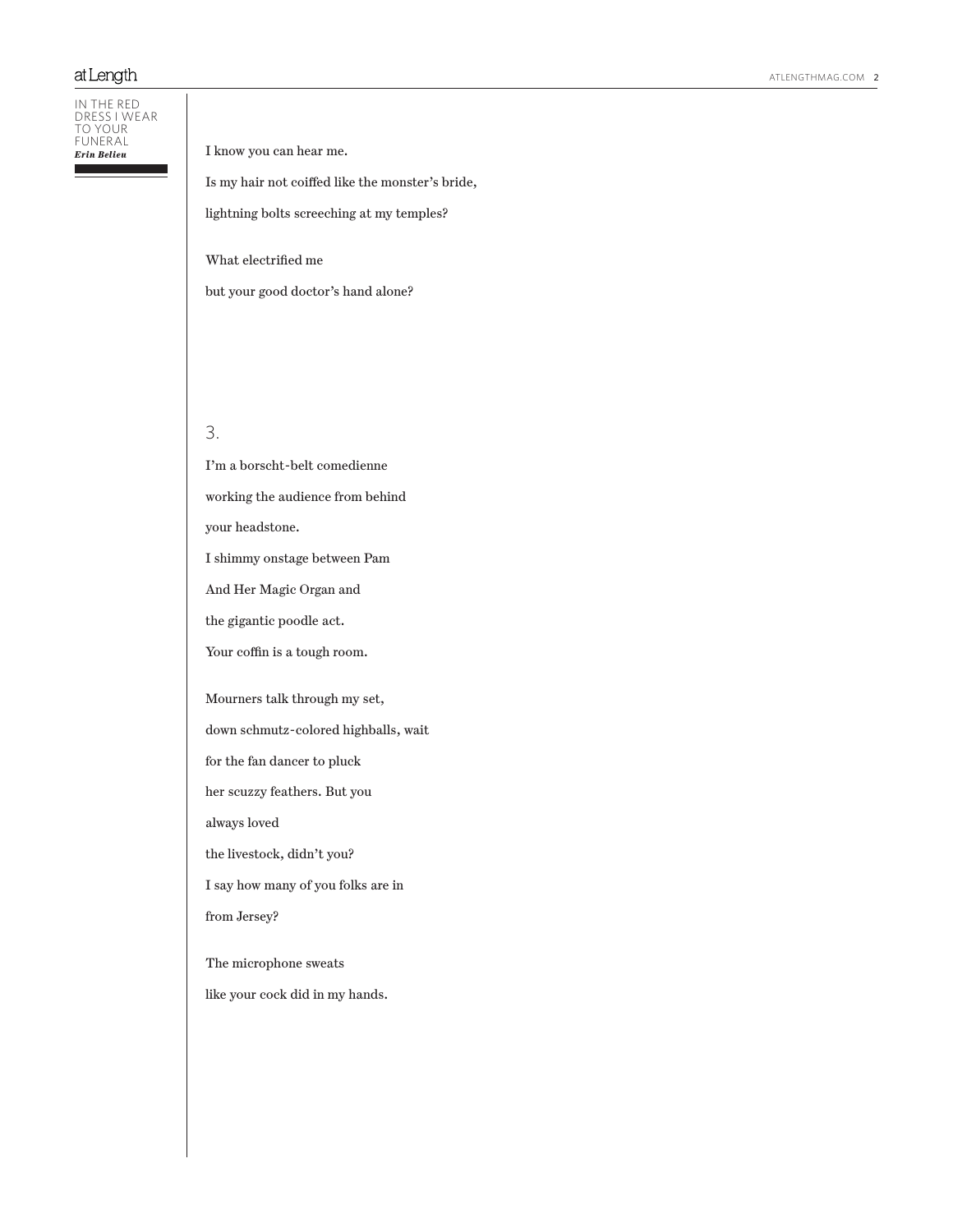#### In the red dress i wear to your funeral

4.

I help the Jews drape the mirrors. I peel the foil from

the Protestant's bleak casseroles. The Catholics and Agnostics

huddle in the parking lot, smoking a memorial bowl.

My dear, even the worst despot in his leopard skin fez

will tell you: the truth doesn't win, but it makes an appearance, though it's a foreign cavalry famous for bad timing and

half-assed horsemanship. History will barely remember that you were yellow and a cheat, a pixilated bi-valve who consumed

as randomly as the thunderheads pass, and yet, how strange, how many of us loved you well. So tenderly, I'll return

what you gave me—a bleached handkerchief, a Swiss army knife bristling with pointless blades. Tenderly, I return everything,

leaving my best evidence in your bloodless lap

# 5.

I go to our Chinese take away, where the placemats say I'm a snake and you were my favorite pig, though astrologically you were a wasting disease and I'm the scales of justice. Coincidence? Get down on your knees and cross yourself all you want: all systems are closed systems, dead man. I keep my saltshaker holstered in my garter belt, ready to spill.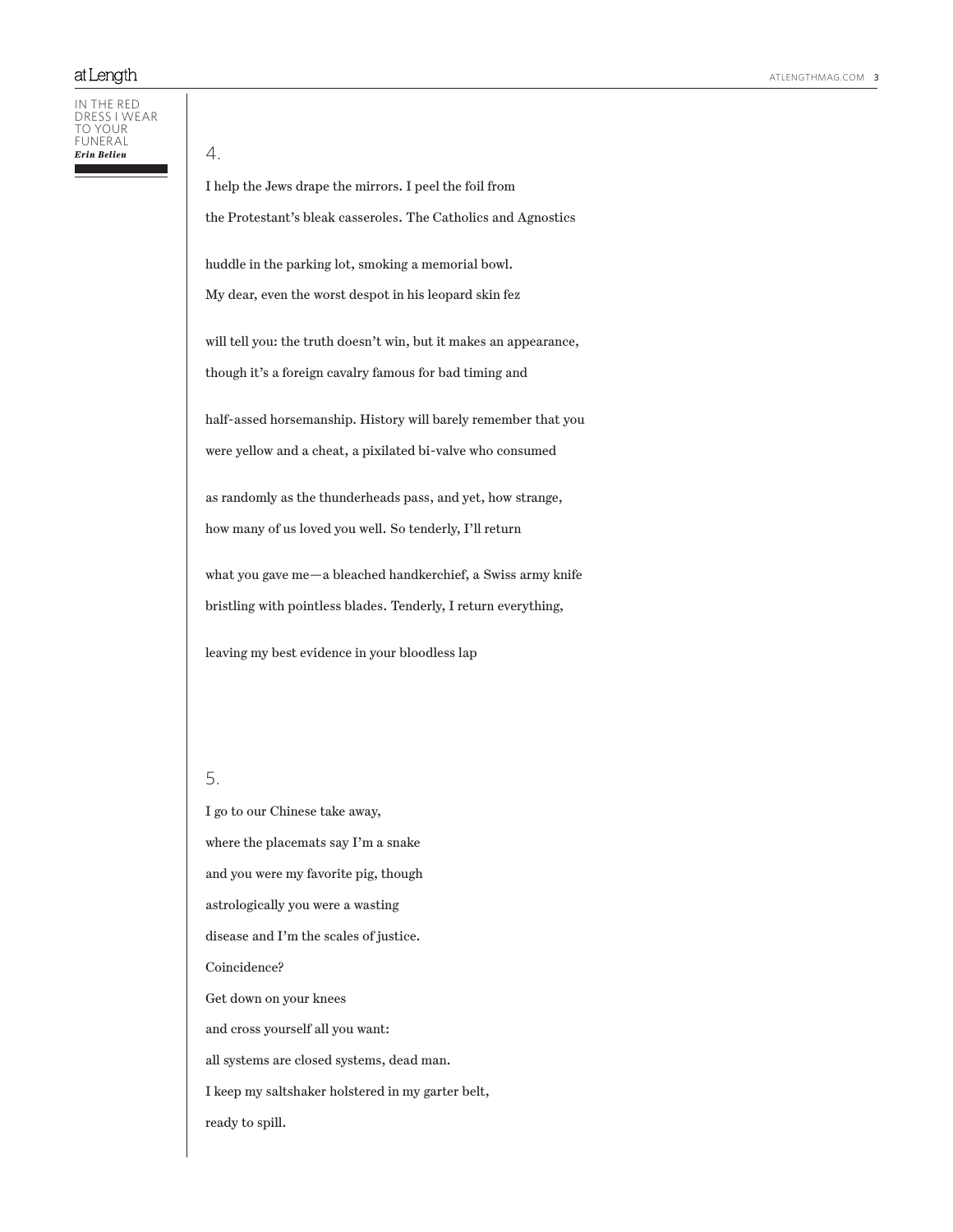#### In the red dress i wear to your funeral *Erin Belieu*

I recite the fairy tale

6.

in which only I can save you: it's our story,

so there's a swamp instead of a forest,

and no trail but a river agog with water moccasins

winding through the cypress knees.

Your faithful Gerta, true sister

in my red pinafore,

I've tracked you doggedly for miles,

appearing at the critical moment,

when you take the Turkish Delight into your mouth.

I've arrived just in time!

It's impossible to miss me, eager as a stain

behind the Swamp Queen's white shoulder,

your tattered avenger, your loyal roach, who's wanted only

you in every suppurating hut, who's belly-crawled

through the shit-filled bogs to find you,

to whom you gave your vow, my will undone, family asunder, my home disappeared by the charm of your girlish tears…

and that's it. Nothing comes next.

That's the moment you decide, dead man.

You look into my face and gulp her

candy down. You shoot it like a bad oyster.

No matter

how I tell it, this world ends when

you swallow.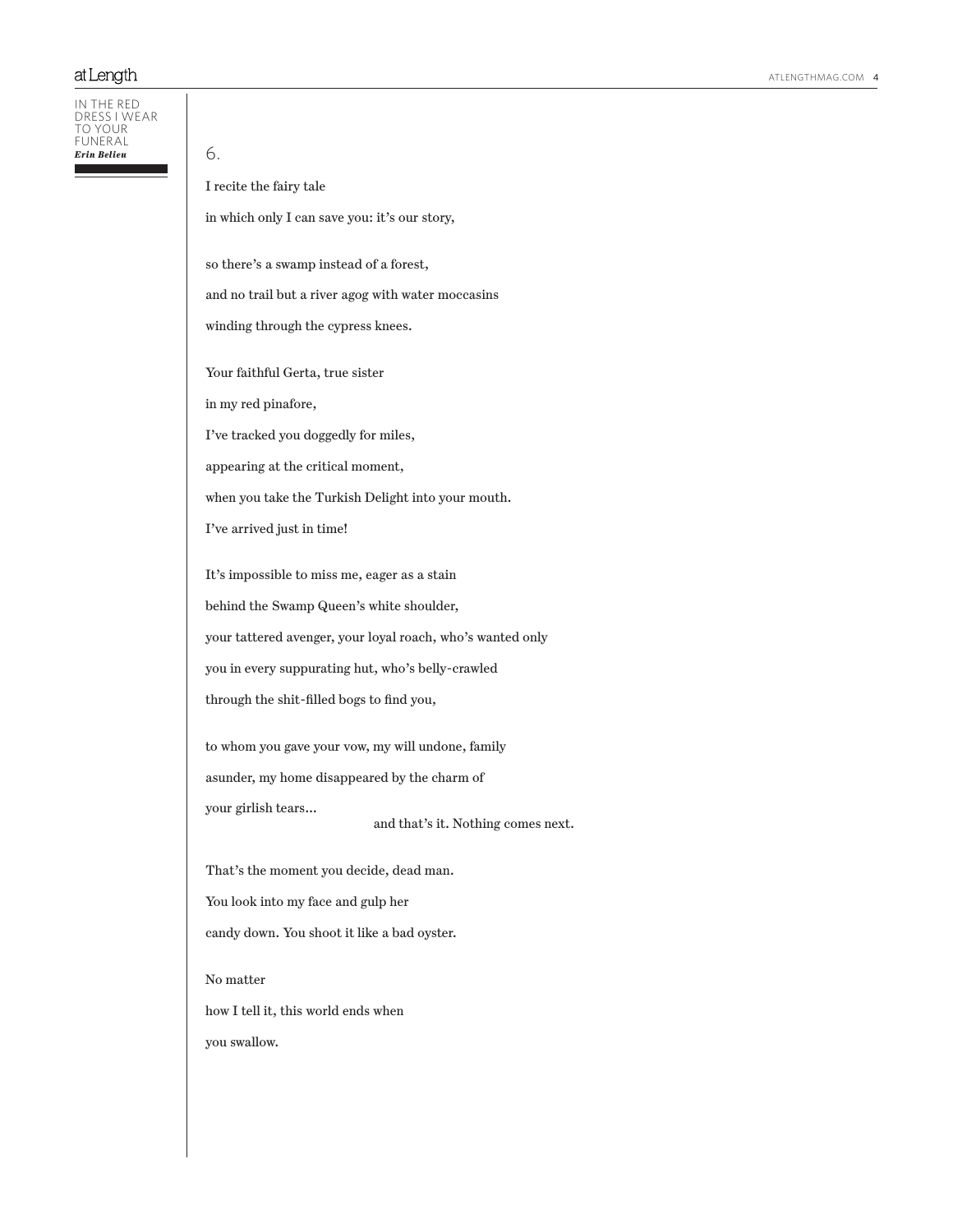In the red dress i wear to your **FUNERAL** *Erin Belieu*

7.

I was never your Intended,

never meant to be the official widow

like that plain, chinless girl I refused to recognize

or comprehend.

But the plain ones are patient, aren't they?

I'll admit, she's earned her orchestra seats at this burial the old-fashioned way.

She's up front, next to your mama,

that Chanel commando baked medium-well

in her spray-on tan. A rare example

of the real Southern lady, how many nights

did it cost her, patrolling

the family compound for Jezebels like me?

Your women, dead man. From here they look like two snap peas squatting in the same pod. And they did their job, didn't they? They made it easy for you?

But later, once the ladies go, I'll climb down to you again. I'll come to you in that dirty box where we've already slept for years, keeping our silent house under their avalanche of flowers.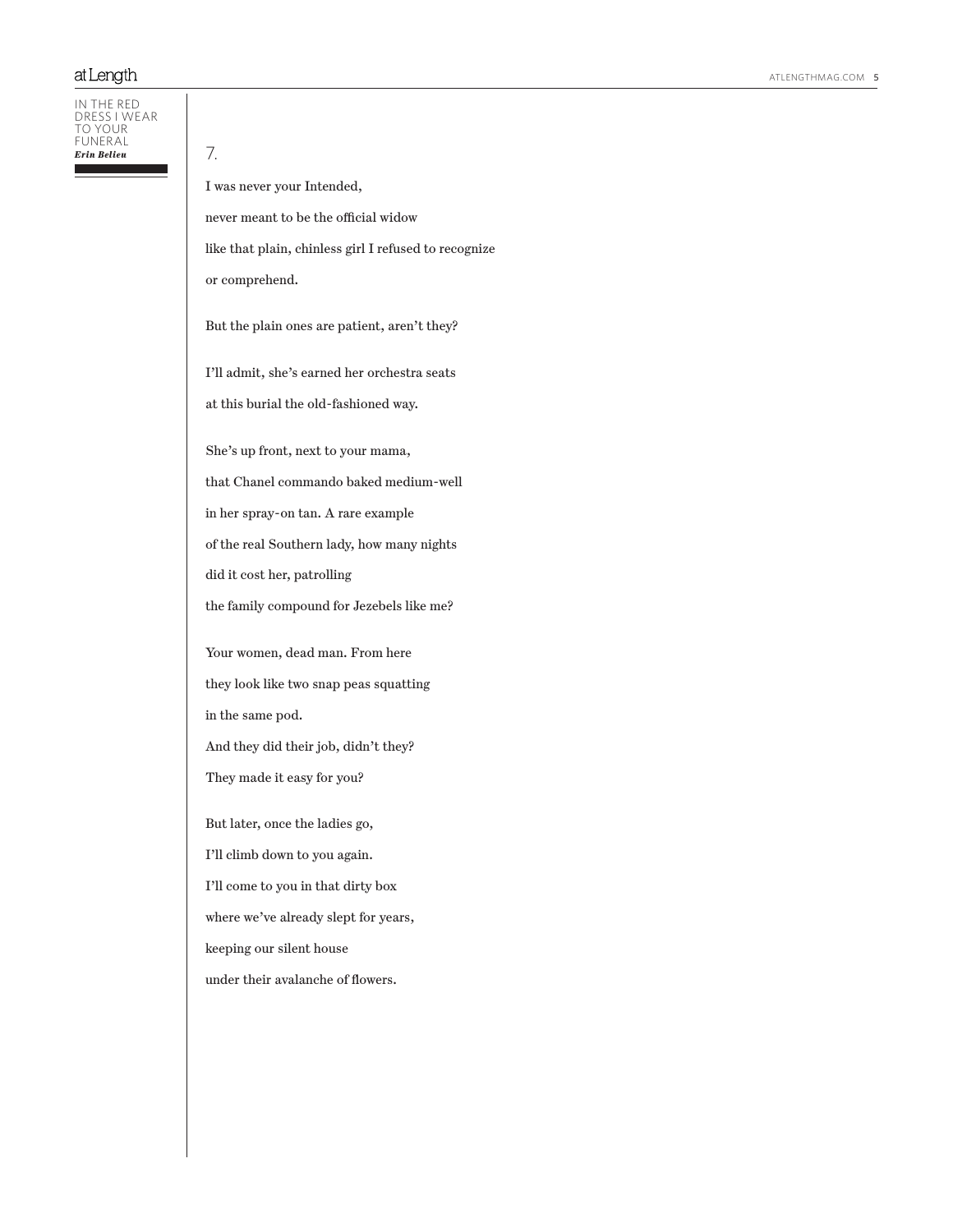# at Length

| IN THE RED<br>DRESS I WEAR<br>TO YOUR |                                                |                              |                                              |                                                |                                      |                                       |  |
|---------------------------------------|------------------------------------------------|------------------------------|----------------------------------------------|------------------------------------------------|--------------------------------------|---------------------------------------|--|
| FUNERAL<br>Erin Belieu                | 8.                                             |                              |                                              |                                                |                                      |                                       |  |
|                                       | EYE AM THE PROMISED VISITATION                 |                              |                                              |                                                |                                      |                                       |  |
|                                       | PRIESTESS OF BLACK POPLARS                     |                              |                                              |                                                |                                      |                                       |  |
|                                       | MY TREES R HUNG W/ BRAZEN BELLS                |                              |                                              |                                                |                                      |                                       |  |
|                                       | EYE HAVE AUGURED THE PREGNANT SOW'S INTESTINES |                              |                                              |                                                |                                      |                                       |  |
|                                       |                                                |                              |                                              |                                                | RORSCHACHED THE PICKLED WORM         |                                       |  |
|                                       | GLUED TO THE BOTTOM OF YR SHOT GLASS           |                              |                                              |                                                |                                      |                                       |  |
|                                       | EYE BRING U NEWS OF THE UNIVERSE               |                              |                                              |                                                |                                      |                                       |  |
|                                       | AND THE NEWS AINT GOOD                         |                              |                                              |                                                | <b>DEAD MAN</b>                      |                                       |  |
|                                       |                                                |                              | B-HOLD!                                      |                                                |                                      |                                       |  |
|                                       | THE ZOMBIE COCKTAIL HOUR OF THE YEARS TO CUM   |                              |                                              |                                                |                                      |                                       |  |
|                                       |                                                | A PURGATORY UNBENDING AS     |                                              | A BADLANDS                                     |                                      |                                       |  |
|                                       | <b>HI-WAY</b>                                  |                              |                                              |                                                |                                      |                                       |  |
|                                       |                                                |                              | IN THE T-LEAVES EYE SPY YR OUTLINE           |                                                |                                      |                                       |  |
|                                       |                                                | YR CORPSE SNORING IN A VINE- |                                              |                                                |                                      |                                       |  |
|                                       | <b>STRANGLED HOUSE</b>                         |                              |                                              |                                                |                                      |                                       |  |
|                                       |                                                |                              |                                              | REBEL DRAG MOUNTS THE WALLS LIKE A CONFEDERATE |                                      |                                       |  |
|                                       | HARD ROCK CAFÉ                                 |                              | O! THE BLURRED DAYZ                          |                                                |                                      |                                       |  |
|                                       |                                                |                              | COLLAPSING INTO DINNERS WHILE THE MAID BURNS |                                                |                                      |                                       |  |
|                                       |                                                |                              |                                              |                                                | THE FAMILY BISCUITS & YR WOMAN BEATS |                                       |  |
|                                       | THE GRAVY STIFF                                |                              | U ARE LOST<br>GANYMEDE GONE THAT BOY         |                                                |                                      |                                       |  |
|                                       |                                                |                              | WHO POURED HIMSELF WHOLE INTO THE SIBYL'S    |                                                |                                      |                                       |  |
|                                       |                                                |                              | LOVING CUP NOW EYE CUM                       |                                                | TO BURY U                            |                                       |  |
|                                       | <b>4 EYE AM</b>                                |                              |                                              |                                                |                                      | THE GHOST OF X-MAS PAST AND YR FUTURE |  |
|                                       |                                                |                              | BEGINS NOW DEAD MAN                          |                                                |                                      |                                       |  |
|                                       |                                                |                              |                                              |                                                |                                      |                                       |  |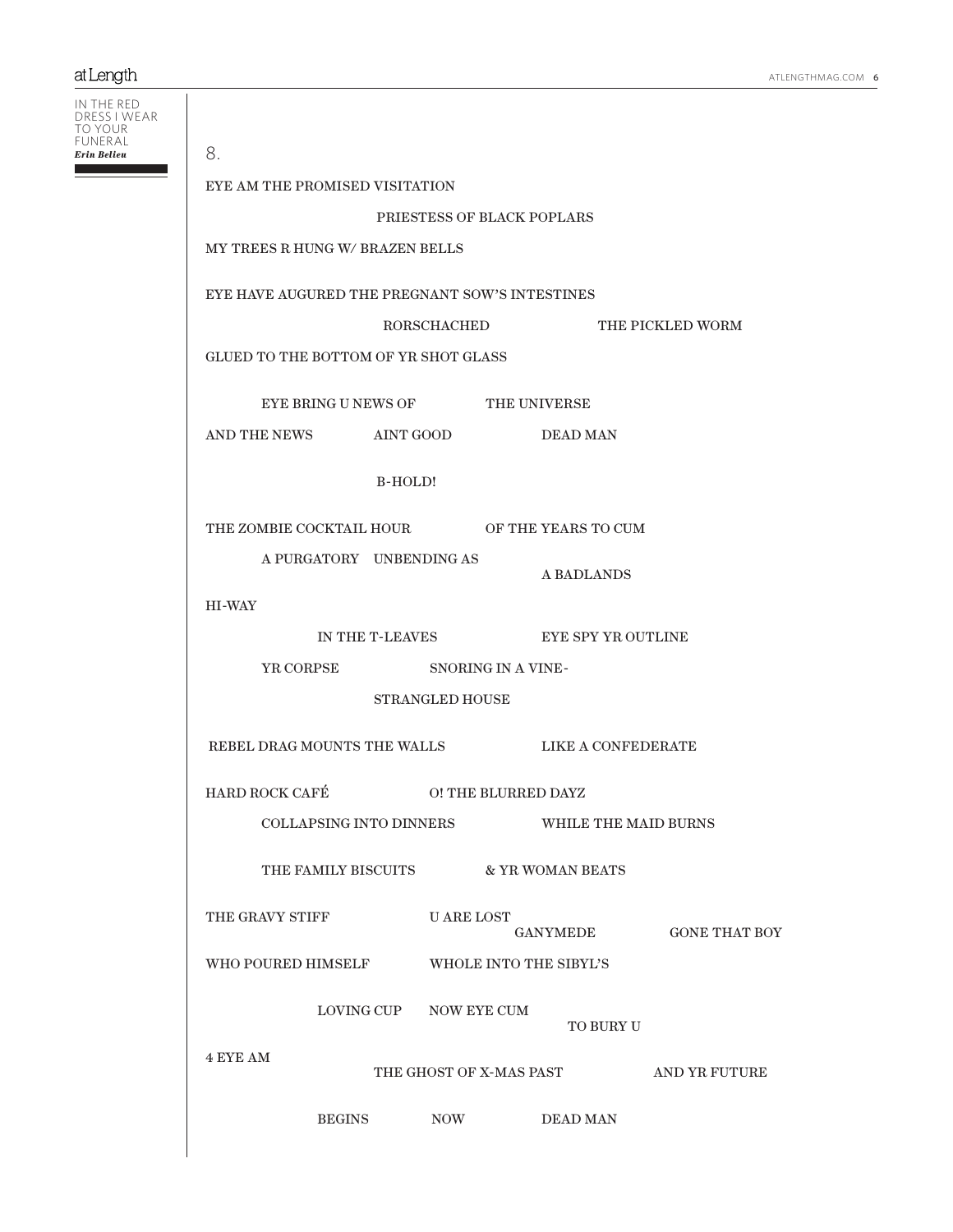In the red dress i wear to your funeral *Erin Belieu*

9.

I do not desist in my delusion do not permit the victor's history will not admit your fake religion what jams your fingers in the dry vagina of tin idylls will not will not go quietly

your evil goody who cries me in the marketplace who knocks my ear to the pillory with false instruments my crimes never crimes for firstly I be the pretty pony of all plague slant-gashed a coil beneath my scum of loveliness No! I was I always am

your yellow roses in a beer bottle your weakness and reward one organ conjoined in the blue tipi of floating whistles doubled thunder coming in my wicked mouth to eat you and your grandma too Name her! Name her who bites you harder little girl! Will not say for seconds I am filth dirty as the damaged apple I bore not yours never yours that unspeakable sunshine Turn your head!

Turn your head and I'll kindly cut it off Yes Yes the best reason I am left only the mother of a great sun you would go blind and blinder to look upon its number and for finally I am not of your being being Queen of the flat kingdoms what crop your emptiness I do not admit these nor I lied nor I betrayed nor I am starving for you nor can you make me never Will I disappear